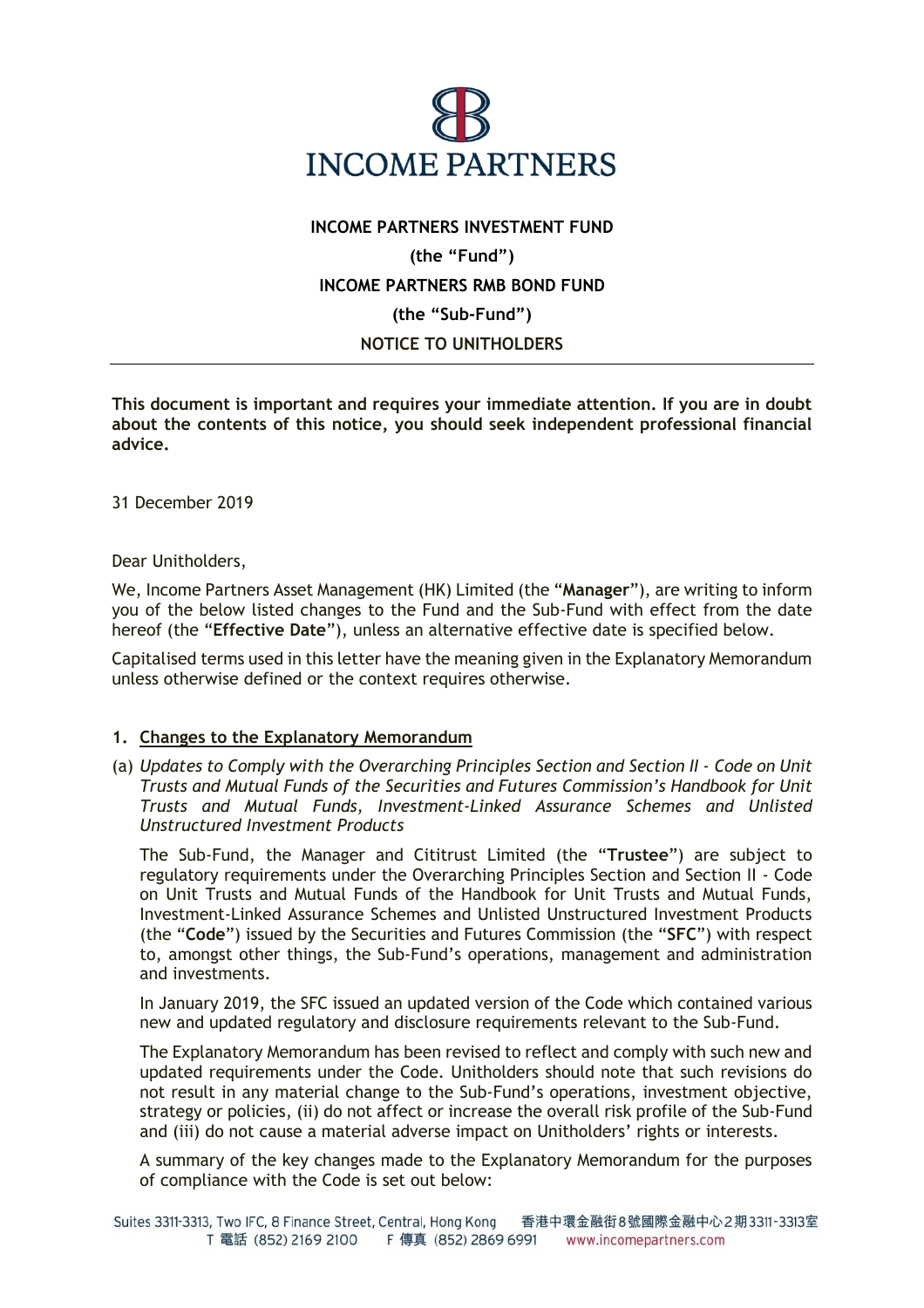

- (i) amending the investment restrictions of the Sub-Fund to reflect the requirements under the Code that are applicable to the Sub-Fund;
- (ii) updating the borrowing restrictions of the Sub-Fund to reflect the corresponding requirements under the Code, such that the Manager may borrow up to 10% of the latest Net Asset Value of the Sub-Fund (instead of the previous limit of up to 25% of the latest Net Asset Value of the Sub-Fund) to acquire investments, to meet redemption requests or to pay expenses relating to the relevant Sub-Fund;
- (iii) setting out the parameters for the Sub-Fund's use of financial derivative instruments as prescribed by the Code, including the types of financial derivative instruments that may be acquired and the ways in which such financial derivative instruments may be settled. For the avoidance of doubt, such changes do not affect the types of financial derivative instruments and the purpose for which financial derivative instruments are currently used by the Sub-Fund;
- (iv) stating that the net derivative exposure of the Sub-Fund may be up to 50% of its Net Asset Value;
- (v) updating the procedures relating to the suspension of the determination of Net Asset Value of the Sub-Fund or of any Class of Units and/or the issuance, conversion and/or the redemption of Units, such that the Manager may, having regard to the best interests of Unitholders, declare such a suspension in consultation with the Trustee;
- (vi) enhanced disclosure relating to the liquidity risk management policies of the Sub-Fund and a summary of the liquidity tools (which are also currently described in the Explanatory Memorandum) that may be employed by the Manager to manage liquidity risks;
- (vii) enhanced disclosure regarding transactions carried out by the Sub-Fund with connected persons (as defined in the Code) and the Sub-Fund's required practices regarding cash rebates and soft dollars; and
- (viii) enhanced disclosure regarding deposits of the Sub-Fund that are held by the Trustee, the Manager, an investment delegate of the Sub-Fund or a connected person (as defined in the Code) of any such person, which shall be maintained in a manner that is in the best interests of Unitholders, having regard to the prevailing commercial rate for a deposit of similar type, size and term negotiated at arm's length in accordance with the ordinary and normal course of business.
- (b) *Clarification and Enhanced Disclosure of the Sub-Fund's Investment Objective and Policies*

The Manager has made the following clarifications and enhanced disclosures in relation to the Sub-Fund's investment objectives and policies, which each do not result in any material change to the Sub-Fund's operations, investment objective, strategy or policies, (ii) do not affect or increase the overall risk profile of the Sub-Fund and (iii) do not cause a material adverse impact on Unitholders' rights or interests:

(i) The Sub-Fund's investment objective currently provides that it will, amongst other things, invest primarily in PRC Bonds (as defined in Appendix 1 of the Explanatory Memoarndum) which carry a credit rating grade of at least BBB- or equivalent ("**Designated Credit Rating**") assigned by one of the local rating agencies recognized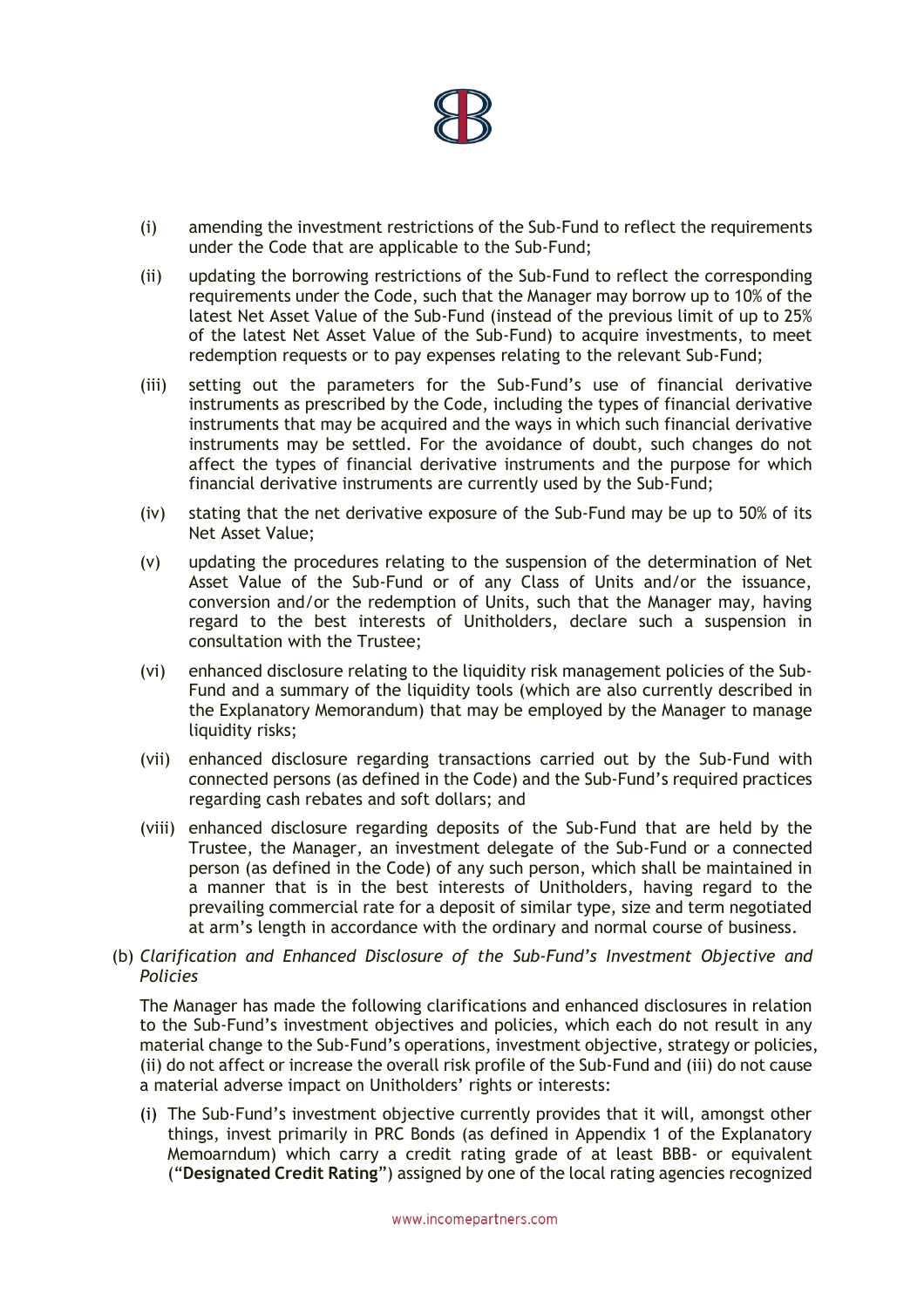

by the relevant authorities in the PRC. However, up to 10% of the Sub-Fund's Net Asset Value may be invested in PRC Bonds which are rated below the Designated Credit Rating or are unrated ("**Higher Default Bonds**").

The Manager has clarified in the Explanatory Memorandum that the above requirement for the Sub-Fund to invest primarily in PRC Bonds with at least a Designated Credit Rating, or up to 10% of the Sub-Fund's NAV being invested in Higher Default Bonds shall not apply to Chinese government bonds, policy bank bonds, Chinese local government bonds, and Chinese central bank bills (which are typically unrated).

- (ii) The Manager has also enhanced disclosures regarding the Sub-Fund's existing investment policy. In addition to investing all or substantially all of its assets in RMBdenominated fixed income securities issued within the PRC through the Manager's RQFII quota, the Manager has clarified that the Sub-Fund also makes such investments in the China interbank bond market through Bond Connect and through direct access to the China interbank bond market and may, accordingly, gain direct exposure to RMB-denominated fixed income securities issued within the PRC by investing up to 100% of the Sub-Fund's Net Asset Value via Bond Connect and/or the direct access to the China interbank bond market. A description of the Bond Connect scheme and direct access to the China interbank bond market has also been inserted for Unitholders' information.
- (c) *Resumption and Reduction in Management Fee*

Since 1 August 2018, the Manager has waived the Management Fee payable by all Unitholders chargeable to the Sub-Fund. From 1 February 2020 onwards, the Management Fee payable by all Unitholders will be charged in accordance with the Explanatory Memorandum of the Sub-Fund, as amended from time to time, until further notice.

The Management Fee payable by Unitholders in respect of Class 2 Units is currently an annual rate of 1.25%, expressed as a percentage of the Net Asset Value of Class 2 Units.

The Manager has decided to reduce the management fee from 1.25% to 0.80% as of 1 February 2020, after taking into account the performance of the Sub-Fund.

- (d) *Update to Subscription Procedures, Redemption Procedures and Conversion Procedures*
	- to submit the original Application Form to the Processing Agent in such instances. (i) Existing Unitholders who wish to apply for additional Units in the Sub-Fund are currently required to send completed Application Forms to the Processing Agent by post or by facsimile to the business address or facsimile number (as applicable) stated on the Application Form. From the Effective Date, such existing Unitholders may instead submit the completed Application Form relating to any additional Units in the Sub-Fund by facsimile or SWIFT (or other electronic means of transmission as agreed with the Processing Agent) to the Processing Agent to the facsimile number or SWIFT details stated in the Application Form. Existing Unitholders are not required
	- (ii) Existing Unitholders who wish to apply to redeem Units in the Sub-Fund are currently required to send completed Redemption Forms to the Processing Agent by post or facsimile to the business address or facsimile number (as applicable) stated on the Redemption Form. From the Effective Date, such Unitholders may also send completed Redemption Forms to the Processing Agent by SWIFT (or other electronic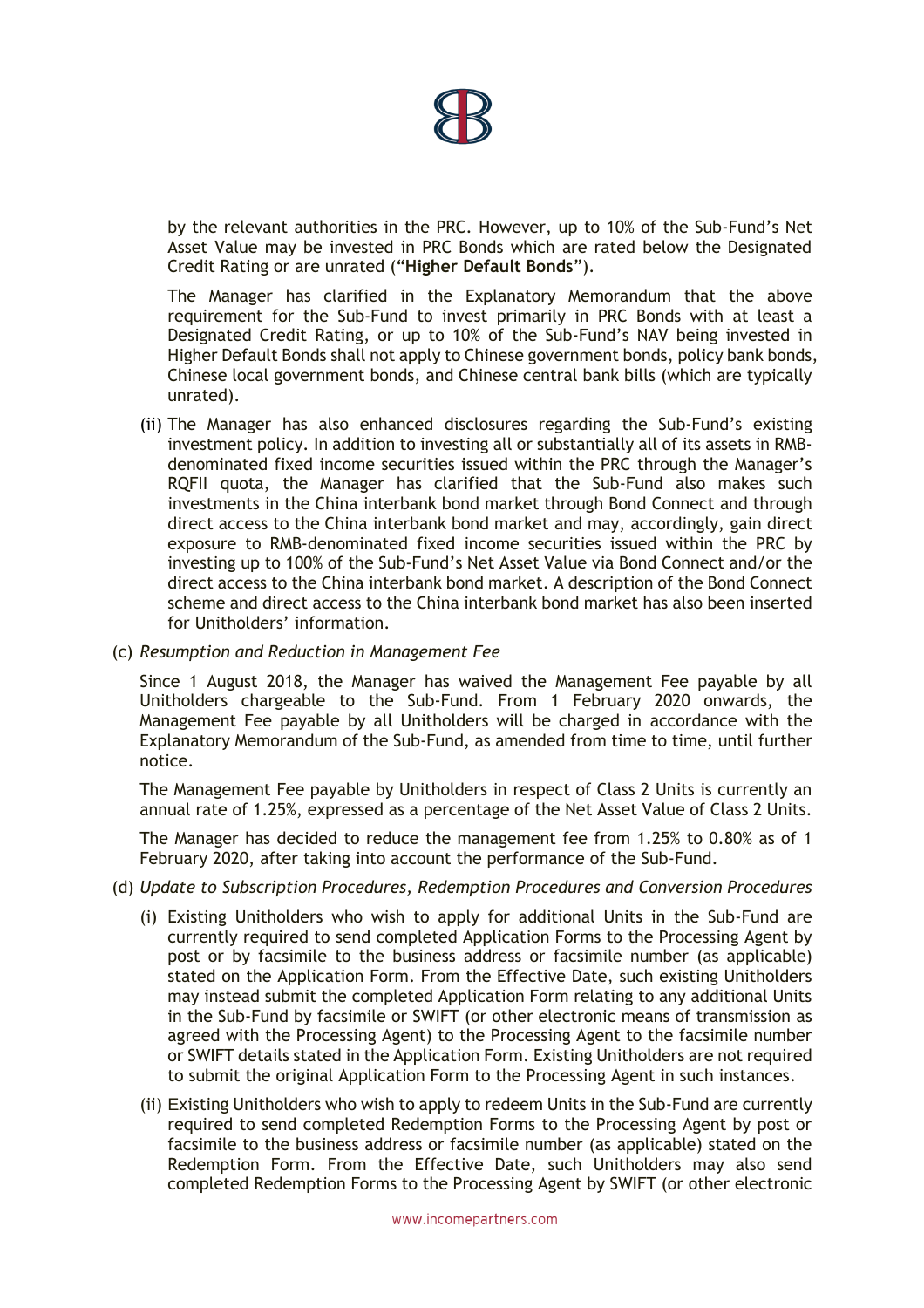

means of transmission as agreed with the Processing Agent) according to the SWIFT details stated in the Redemption Form. Originals of the Redemption Form are not required to be submitted to the Processing Agent if facsimile or SWIFT transmission (or other electronic means of transmission) are being used.

- (iii) Existing Unitholders who wish to apply to convert Units in the Sub-Fund are currently required to send completed Conversion Forms to the Processing Agent by post or by facsimile to the business address or facsimile number (as applicable) stated on the Conversion Form. From the Effective Date, such Unitholders may also send completed Conversion Forms to the Processing Agent by SWIFT (or other electronic means of transmission as agreed with the Processing Agent) according to the SWIFT details stated in the Conversion Form. Originals of the Conversion Form are not required to be submitted to the Processing Agent if facsimile or SWIFT transmission (or other electronic means of transmission) are being used.
- (iv)The risks associated with Unitholders sending Application Forms, Redemption Forms or Conversion Forms by facsimile or SWIFT (or other agreed electronic means of instructions), which may not be completely reliable or secure mediums of communication, have also been updated accordingly.
- (e) *Updates to Disclosures regarding Foreign Account Tax Compliance ("FATCA"), OECD Standard for Automatic Exchange of Financial Account Information in Tax Matters - Common Reporting Standard ("Common Reporting Standards"), Hong Kong Taxation and PRC Taxation*

Existing disclosures in relation to the following matters have been updated to reflect the existing legal and/or regulatory framework and requirements relating to FATCA and Common Reporting Standards each as further described in the Explanatory Memorandum under the sections titled "Foreign Account Tax Compliance (commonly known as "FATCA") and "The OECD Standard for Automatic Exchange of Financial Account Information in Tax Matters - Common Reporting Standard (the "Common Reporting Standard" or "CRS")".

Existing disclosures relating to Hong Kong taxation have also been updated to reflect the existing applicable tax rates with respect to profits tax (if applicable to a Unitholder) and stamp duty in Hong Kong.

In addition, existing disclosures relating to PRC taxation have also been updated to reflect (i) the availability of self-assessments for Hong Kong tax residents in relation to the assessment of withholding income tax on their interest income derived from the PRC and (ii) the temporary exemption of specified bond interest income derived by foreign institutions from being subject to value added tax, each as described in further detail in Appendix 1 of the Explanatory Memorandum under the heading "PRC Taxation".

#### (f) *Enhanced Disclosure relating to Anti-Money Laundering Regulations*

certain requirements under existing anti-money laundering regulations in Hong Kong The Manager has updated its disclosure relating to anti-money laundering to reflect including elaboration on the types of investors who may not be subject to detailed verification in respect of identity and source of payment of application monies.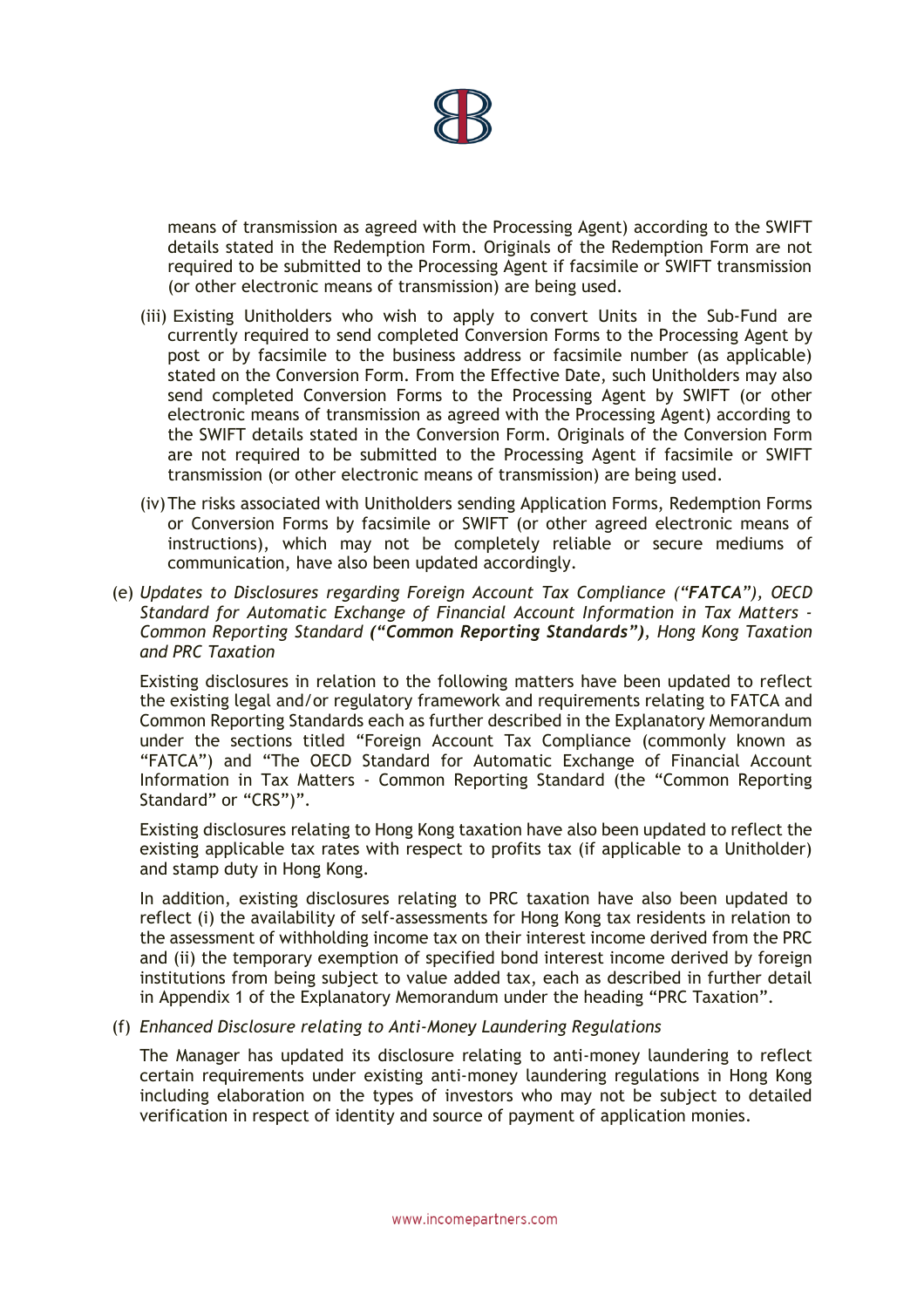

## (g) *Update of Directors of the Manager*

The list of directors of the Manager under the section titled "Directory of the Parties" of the Explanatory Memorandum has been updated to include Mr. Fai Hung Ma.

(h) *Enhanced Disclosure relating to the Manager's Regulatory, Operations and Valuation Review Committee* 

The Manager has enhanced its disclosure relating to its existing practice of reviewing the valuation policies and procedures with respect to the Sub-Fund. That is, its valuation policies and procedures with respect to the Sub-Fund are periodically reviewed (at least annually) by the Manager's Regulatory, Operations and Valuation Review Committee, which is primarily composed of a majority of external personnel (such as legal advisers and fund fiduciary personnel) and is functionally independent body from other investment management and valuation departments of the Manager.

(i) *Enhanced Disclosure under Bond Connect Scheme and China Interbank Bond Market Risk Factor and Credit Ratings Risk* 

The Manager has enhanced disclosure of the regulatory risks, including tax risks, associated with investments made via the Bond Connect Scheme and China interbank bond market in accordance with the Sub-Fund's existing investment objectives, policies and strategy, as well as enhanced disclosure relating to its credit ratings risk factor.

### (j) *New Credit Rating Agency Risk*

The Manager has included an additional risk factor regarding the credit appraisal system in mainland China. That is, the rating methodologies employed in mainland China may be different from those employed in other markets and credit ratings given by mainland Chinese rating agencies may therefore not be directly comparable with those given by other international rating agencies.

## **2. Adoption of Amended and Restated Trust Deed**

In order to also reflect and comply with relevant updated regulatory requirements under the Code, the Manager and the Trustee have also amended the existing trust deed dated dated 23 June 2014 (the "**Principal Deed**") (as supplemented by a supplemental deed dated 28 November 2018, together with the Principal Deed, the "**Amended Principal Deed**"), by way of an amended and restated deed dated 31 December 2019 (the "**Amended and Restated Trust Deed**").

The Trustee has certified that the amendments contained in the Amended and Restated Trust Deed do not materially prejudice the interests of Unitholders and do not to any material extent release the Trustee or the Manager or any other person from any liability to the Unitholders and do not increase the costs and charges payable from the Trust Fund (other than the costs, charges, fees and expenses incurred in connection with the Amended and Restated Trust Deed).

A summary of the key changes in the Amended and Restated Trust Deed are set out below:

(i) updating the parameters under which the Sub-Fund may engage in securities lending and reverse and repurchase transactions, including but not limited to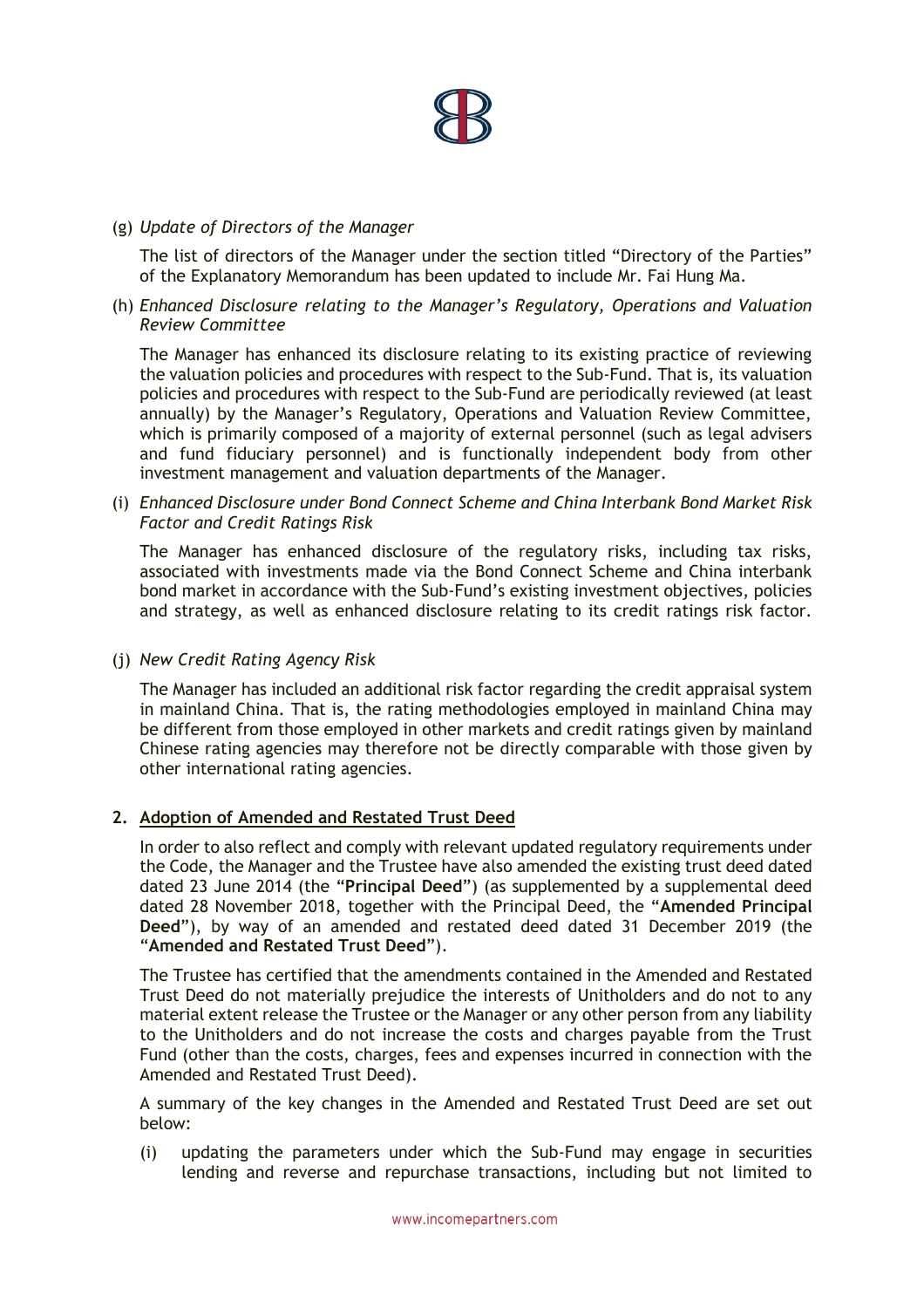

counterparty requirements, collateralization requirements and securities recall requirements in line with the provisions of the Code. For the avoidance of doubt, the Manager does not currently intend to enter into any securities lending or reverse repurchase transactions or other similar over-the-counter transactions in respect of the Sub-Fund, although such transactions are and have been permitted under the Amended and Restated Trust Deed (and previously, the Amended Principal Deed);

- (ii) updating the parameters regarding the Sub-Fund's use of financial derivative instruments, including the types of financial derivative instruments that may be acquired and the ways in which such financial derivative instruments may be settled. For the avoidance of doubt, such changes do not affect the types of financial derivative instruments and the purposes for which financial derivative instruments are currently used by the Sub-Fund;
- (iii) updating the parameters for the Sub-Fund's taking of collateral in relation to financial derivative instruments and securities lending and reverse repurchase transactions, including but not limited to, the requirements of permissible collateral and restrictions on the reinvestment of collateral in line with the provisions of the Code. For the avoidance of doubt, the Sub-Fund currently does not take collateral with respect to financial derivative instruments or otherwise, although it is and has been permitted to do so under the Amended and Restated Trust Deed (and previously, the Amended Principal Deed);
- (iv) updating the borrowing restrictions of the Sub-Fund to comply with the corresponding requirements under the Code, such that the Manager may borrow up to 10% of the latest Net Asset Value of the Sub-Fund (instead of the previous limit of up to 25% of the latest Net Asset Value of the Sub-Fund) to acquire investments, to meet redemption requests or to pay expenses relating to the relevant Sub-Fund;
- (v) updating the procedures relating to the suspension of the determination of Net Asset Value of the Sub-Fund or of any Class of Units and/or the issuance, conversion and/or the redemption of Units, such that the Manager may, having regard to the best interests of Unitholders, declare such a suspension in consultation with the Trustee;
- (vi) amending provisions regarding transactions that may be carried out by the Sub-Fund with connected persons (as defined in the Code) and the Sub-Fund's required practices regarding cash rebates and soft dollars as prescribed by the Code;
- length in accordance with the ordinary and normal course of business in accordance (vii) updating provisions relating to deposits of the Sub-Fund that are held by the Trustee, the Manager, an investment delegate of the Sub-Fund or a connected person (as defined in the Code) of any such person, which shall be maintained in a manner that is in the best interests of Unitholders, having regard to the prevailing commercial rate for a deposit of similar type, size and term negotiated at arm's with the Code;
- (viii) amending the investment restrictions of the Sub-Fund set out under the section headed "Investment Restrictions" to reflect the investment restrictions prescribed by the Code;